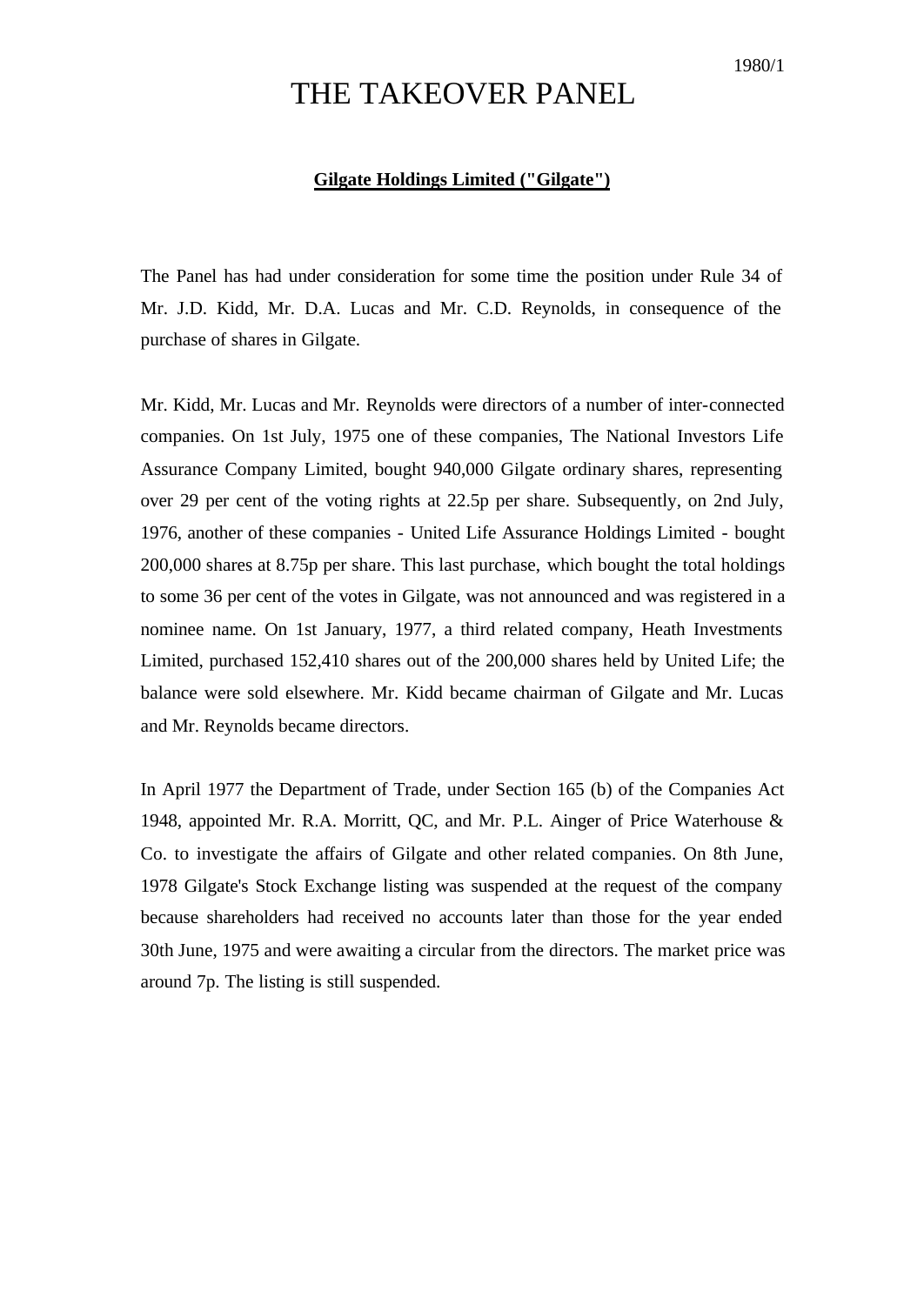In the spring of 1978 the Panel executive was approached by some Gilgate shareholders and decided to investigate whether Mr. Kidd, Mr. Lucas, Mr. Reynolds and possibly others had incurred an obligation under Rule 34 to make a general offer for Gilgate because of the share purchases made in January 1977. They asked Mr. Kidd for information and in due course indicated that in their view an obligation had been incurred at that time and that Mr. Kidd should make an offer for the remaining shares. Subsequently the Panel executive learned of the transaction on 2nd July, 1976. The shareholdings were dispersed among various nominee and other companies and Mr. Kidd cannot be said to have actively co-operated with the Panel executive in unravelling the share transactions in which he, with Mr. Lucas and Mr. Reynolds, was involved. A good deal of time was taken up in endeavouring to obtain information from him.

The Panel at meetings on 25th June and 11th July, 1979 confirmed the ruling by the Panel executive, to which reference had been made in a statement issued on 16th May, that Messrs. Kidd, Lucas and Reynolds had an obligation under Rule 34 to make an offer at 8.75p to the other Gilgate shareholders. Messrs. Kidd, Lucas and Reynolds have accepted this ruling and the intervening period has been spent in exploring means by which they would be able to implement the offer.

Messrs. Kidd, Lucas and Reynolds claim that they do not have the personal means to make an offer, nor have they been able to borrow the necessary funds. A proposal was made that United Life should sell a life assurance subsidiary, using the proceeds to make a bid, but the transaction did not commend itself to the Department of Trade. Likewise a proposal that various inter-connected companies should forego their rights as shareholders of Gilgate to the extent necessary to give the other shareholders 8.75p in a liquidation of Gilgate fell through save in the case of one company owning just under 5 per cent. Those companies which were insurance companies could